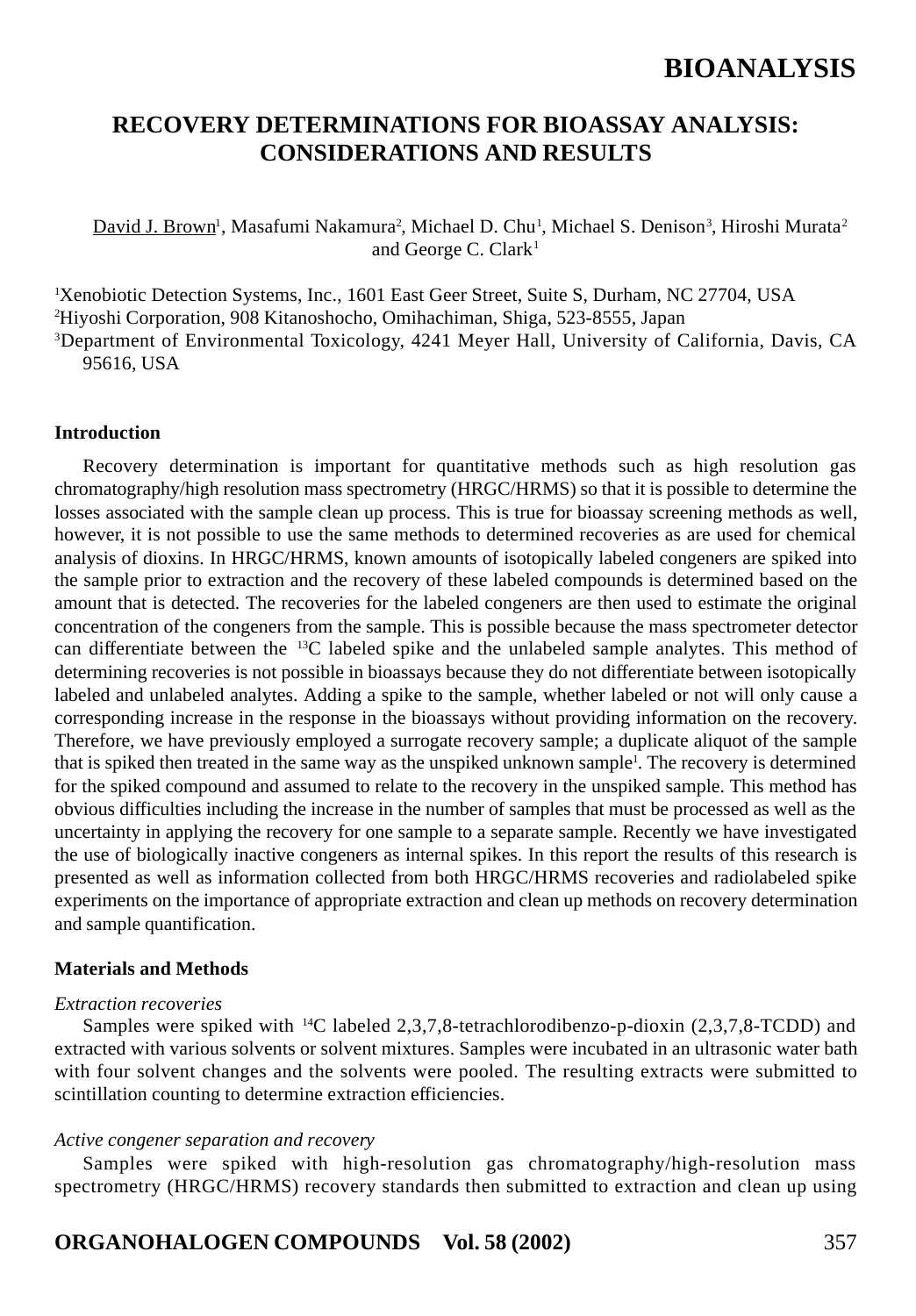our patent pending sample clean up method<sup>2</sup>. Briefly the clean up method involves an acid silica column in series with an XCARB column. Following sample addition, the XCARB column is differentially eluted to yield a polyhalogenated biphenyl (PCB) and a dioxins/dibenzofuran (PCDD/F) fraction. Following clean up the two fractions were submitted to HRGC/HRMS for recovery determination.

#### *Surrogate congener recovery*

Four nanograms of 1,2,3,4-tetrachlorodibenzo-p-dioxin (1,2,3,4-TCDD) were added to each sample prior to extraction. The samples were extracted and cleaned up using the dual column (acid silica – XCARB) method and the dioxin/dibenzofuran fraction was concentrated under vacuum, then resuspended in toluene containing 15 ng/ml of each of four injection standards (2,3',6-PCB; 2,2',5,5'- PCB; 2,3',4,5'-PCB and 2,3,4,4',6-PCB). Samples were applied to a 60 m x 0.25 mm DB-5 column and separated with a 210 °C to 310 °C ramp in temperature at 4 °C/minutes. Detection was by ECD using a Hewlett Packard Electron Capture Detector. The areas under the peaks were determined by integration and standardized based on the injection standards. Recovery was calculated based on the comparison to the original 1,2,3,4-TCDD spiking solution.

#### **Results and Discussion**

#### *Extraction method - considerations*

Based on US EPA methods 1613 all samples except tissue samples should be extracted using toluene3 . In an effort to minimize concentration times, various more volatile solvents were tested for extraction versus toluene. Comparison of recovery levels indicated that solvents such as hexane were not consistently efficient. Non-tissue samples may contain activated carbon, which will retain the analytes of interest unless extracted with an aromatic solvent. The wide differences in extraction efficiency seen when using non-aromatic solvents maybe associated with whether or not activated carbon is not present, on a sample to sample basis. Based on these results all solid samples with low moisture content are extracted first with a 20% methanol solution in toluene followed by three extractions with toluene. The first 20 % methanol solution extraction assists in the removal of traces of water from the sample. Use of other solvents for extraction such as hexane, acetone, or methylene chloride is reserved for tissue samples that should not have activated charcoal present, which could retain analytes of interest.

#### *Surrogate congener recovery*

At the concentrations of 1,2,3,4-TCDD used for spiking samples the peak for 1,2,3,4-TCDD recorded by GC/ECD was clear and easily measured (see figure 1). This concentration of 1,2,3,4- TCDD did not significantly increase the response of the bioassay to the sample extract. Based on these results the use of 1,2,3,4-TCDD was considered promising. Further studies comparing recoveries determined by 1,2,3,4-TCDD with paired samples spiked with  $^{14}C - 2,3,7,8$ -TCDD indicated that the recoveries determined by the two methods were similar (table 1). Additional studies with various sample matrices are planned to further determine the applicability of using 1,2,3,4-TCDD as an internal recovery standard. If determined to be effective, 1,2,3,4-TCDD could be added to all samples prior to extraction with only those samples found to be near the TEQ regulation level further analyzed by GC/ECD for recovery determination. For example recoveries would only be determined for samples greater than 50 % of the regulated TEQ level. Samples measuring less than 50 % of the regulatory level would be unlikely to surpass the regulatory level following recovery correction as extraction using appropriate solvent systems generally results in recoveries of greater than 70 %.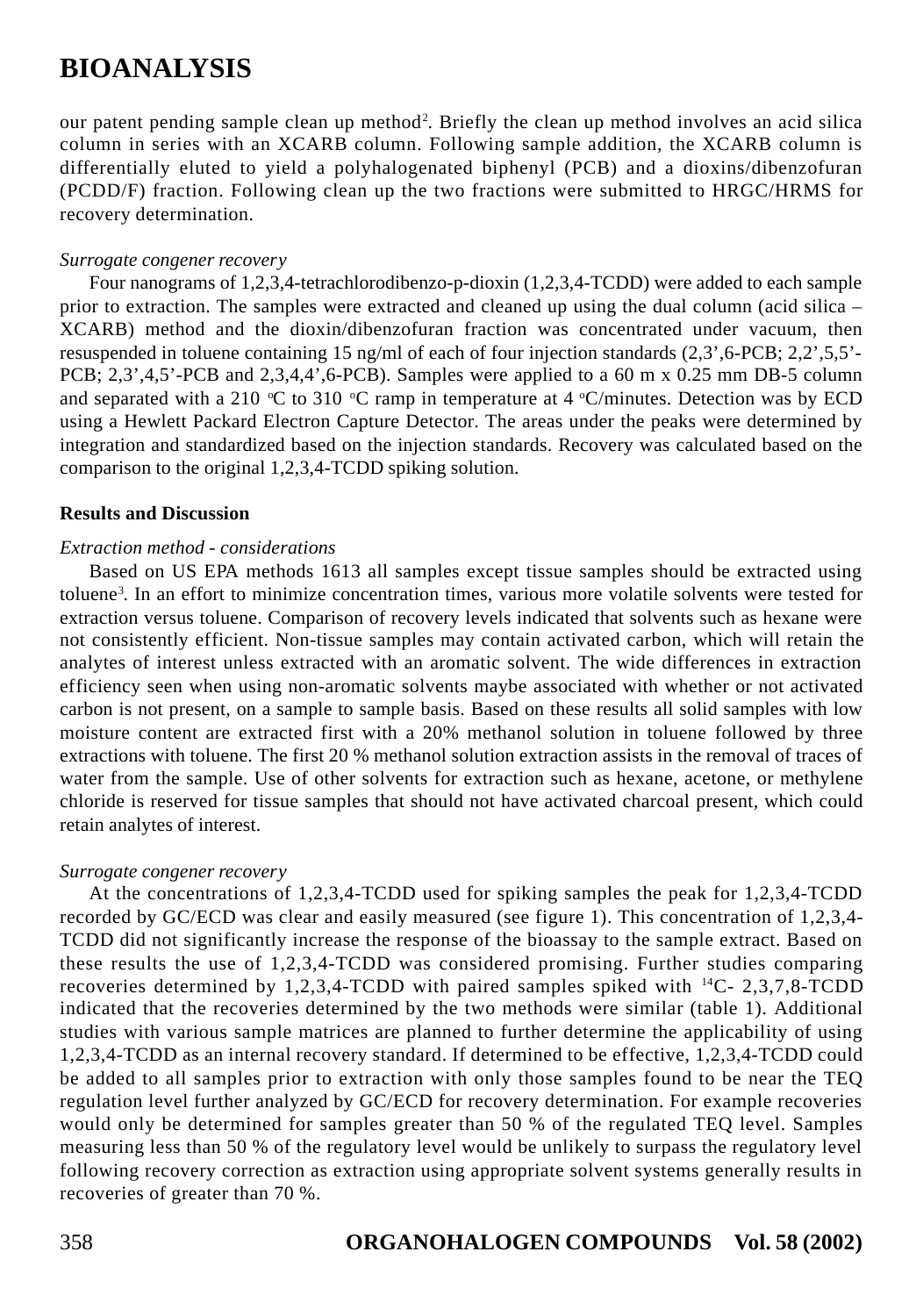

**Figure 1.** GC/ECD trace for a sample spiked with 1,2,3,4-TCDD. Peaks for the injections standards  $(2,3',6\text{-PCB} = 6.09 \text{ min.}; 2,2',5,5'\text{-PCB} = 7.31 \text{ min.}; 2,3',4,5'\text{-PCB} = 8.05 \text{ min.}$  and  $2,3,4,4',6\text{-PCB} =$ 10.13 min.) and for 1,2,3,4-TCDD = 12.78 min. are identified.

| <b>Table 1.</b> Comparison of 1,2,3,4-TCDD recoveries determined by GC/ECD and <sup>14</sup> C labeled 2,3,7,8- |  |  |  |
|-----------------------------------------------------------------------------------------------------------------|--|--|--|
| TCDD recoveries determined by scintillations counting.                                                          |  |  |  |

| Sample         | 1234-TCDD<br>by GC/ECD |       |         | <sup>14</sup> C 2,3,7,8-TCDD<br>by scintillation counting |       |         |  |
|----------------|------------------------|-------|---------|-----------------------------------------------------------|-------|---------|--|
| 1              | 76.3 %                 | $+/-$ | $1.1\%$ | 91.2 %                                                    | $+/-$ | $0.9\%$ |  |
| 2              | 95.4 %                 | $+/-$ | $1.7\%$ | 84.1 %                                                    | $+/-$ | 2.9 %   |  |
| 3              | 91.6 %                 | $+/-$ | 1.8%    | 89.9%                                                     | $+/-$ | 2.4 %   |  |
| $\overline{4}$ | 90.6 %                 | $+/-$ | $0.3\%$ | 83.5 %                                                    | $+/-$ | 3.4 %   |  |

#### *Active congener separation and recovery*

<sup>13</sup>C labeled congeners were subjected to our sample clean up and separation method and the resulting fractions were submitted to HRGC/HRMS for recovery determination. The PCDD/F congeners were found only in the PCDD/F fraction (see table 2), however, two of the PCB congeners (PCB #126 and 169) were not completely eluted in the PCB fraction. These two PCB congeners are retained by the XCARB column and tail into the PCDD/F fraction. Attempts were made to increase the elution of these compounds by increasing the toluene concentration used to elute the PCB fraction. This resulted in nearly complete elution (greater than 90 % recovery in the PCB fraction) of these two PCB congeners, however, it also resulted in the tetrachlorinated dioxin and dibenzofuran being partially eluted in the PCB fraction (24 % and 27 % of 2,3,7,8-TCDD and 2,3,7,8-TCDF were recovered in the PCB fraction respectively). Further studies indicated that it was not possible to consistently and completely separate the two classes of compounds, therefore minor contamination of the PCDD/F fraction by PCB 126 and 169 were accepted in order to obtain consistent recovery of the dioxin and dibenzofuran congeners in the PCDD/F fraction.